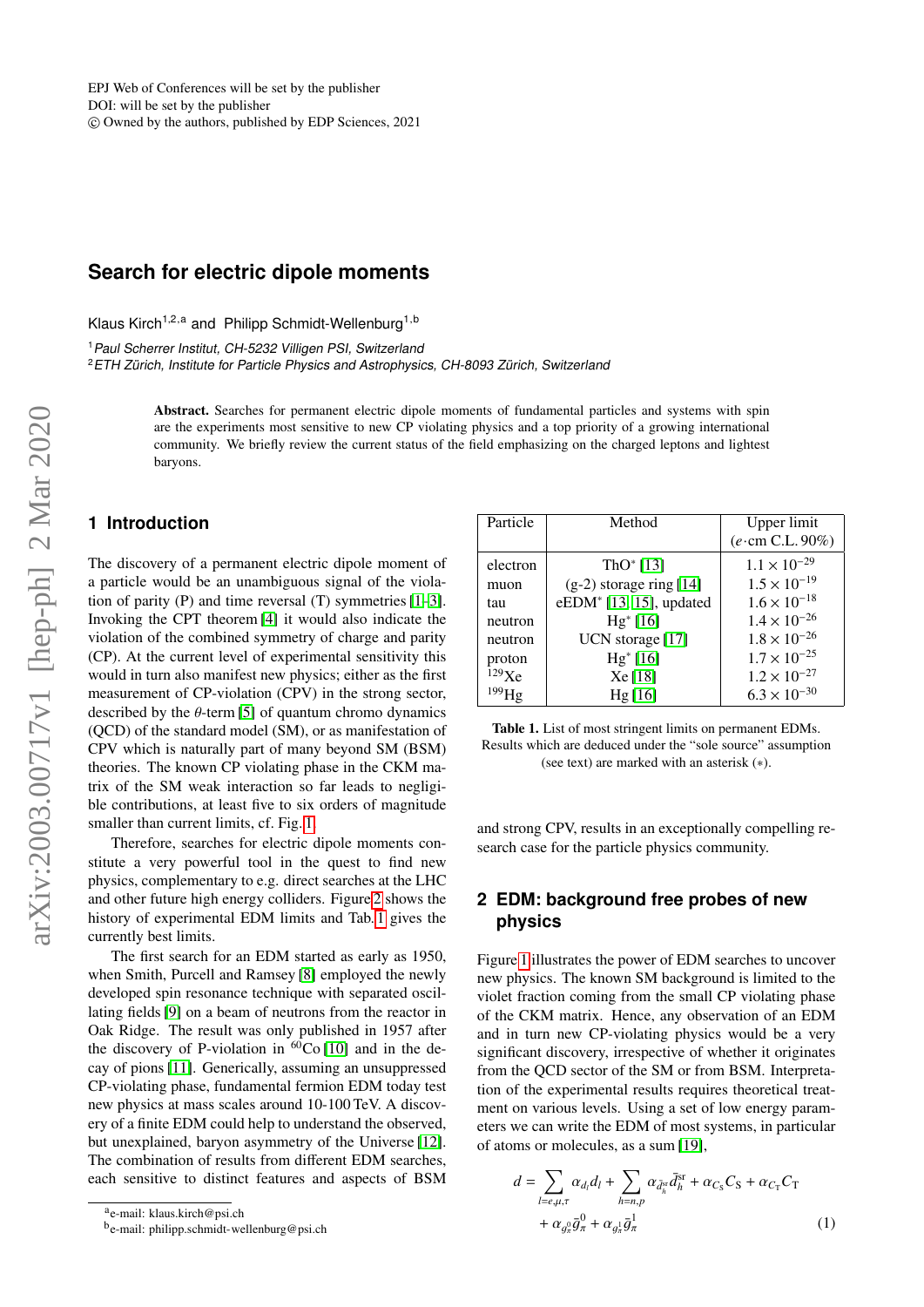

<span id="page-1-0"></span>Figure 1. Current most stringent limits on the EDM (red) of the charged leptons and the lightest baryons displayed along the expected background from the CP-violating CKM-phase of the weak interaction (violet) and possible strong CP-violation (grey). The strong CP-violation assumes that  $\theta$  is as large as allowed by the current limit on the neutron or <sup>199</sup>Hg EDM. Note that the limits on the electron and proton EDM are extracted under the sole source assumption from the measurements on ThO and  $^{199}$ Hg, respectively, see Tab. [1.](#page-0-0) The limit on the tau uses that of the electron. The CKM contributions are the estimated fourth order loop contributions to the electron [\[6\]](#page-4-4) and scaled for muon and tau. The CKM contributions to neutron and proton may vary by an order of magnitude or so, compare e.g. [\[7\]](#page-5-12). (Figure courtesy of P. Mohanmurthy)



<span id="page-1-1"></span>Figure 2. Plot of the history of upper EDM limits (CL 90%) as function of the year of publication.

where  $\alpha_{d_l} = \partial d/\partial d_l$ , and so forth, is the sensitivity of the system to a specific CPV low energy contribution. The low system to a specific CPV low energy contribution. The low energy constants can be divided into the intrinsic leptonic EDM,  $d_e$ ,  $d_u$ , and  $d_\tau$ , the T- and P-violating interaction of a scalar or tensor coupling of the electron to the nucleus,  $C_s$ and  $C_T$ , and the T- and P-violating isoscalar and isotensor pion–nucleon couplings  $\bar{g}_{\pi}^0$  and  $\bar{g}_{\pi}^1$ .<br>The CPV phase of the weak sec

The CPV phase of the weak sector  $\delta_{CKM}$  of the SM en-<br>in the case of leptons at fourth loop order and scales ters in the case of leptons at fourth loop order and scales with the lepton mass. For the electron, Pospelov and Ritz [\[6\]](#page-4-4) estimated it to be of order  $d_e = O(10^{-44}) e$ ·cm (replacing old O(10−38) *e*·cm estimates by others). In paramagnetic systems the dominant contribution from  $\delta_{CKM}$  enters via  $C_S$  and would result in an electron EDM equivalent value of  $\alpha_{C_S}C_S \sim 10^{-38...-39} e \cdot cm$ , using literature values for  $\alpha_{C_S}$  [\[20\]](#page-5-13).<br>The phase

The phase  $\bar{\theta}$  of the CPV term in QCD enters into these low energy parameters dominantly through the isoscaler pion–nucleon coupling, with  $\bar{g}_\pi^0 \sim (0.015 \pm 0.003) \bar{\theta}$ [\[19\]](#page-5-11).<br>The haskspaugh by CB violation in the weak section

The background by CP violation in the weak sector is essentially irrelevant for today's EDM searches, while the CPV of the strong interaction could result in a signal anytime. For this reason a comprehensive search strategy using many different systems is indicated and necessary for the bigger picture.

For instance, the most sensitive limits on the EDM of the electron come from experiments with molecules like ThO [\[13\]](#page-5-5) or YbF [\[21\]](#page-5-14) and molecular ions like HfF<sup>+</sup>[\[22\]](#page-5-15). These are dominantly sensitive, both, to the intrinsic electron EDM,  $d_e$ , and to CPV in the scalar electron-nucleon interaction, C<sub>S</sub>. Elaborate atomic, molecular and nuclear calculations are required to account for these contributions. Similarly, when using diamagnetic atoms like <sup>199</sup>Hg [\[16\]](#page-5-8) or <sup>129</sup>Xe [\[18,](#page-5-10) [23\]](#page-5-16) nuclear theory is required to extract the CP-violating parameters at the hadronic level, such as the nucleon EDM and CP-violating pion-nucleon couplings, while atomic theory is needed for the extraction of the scalar and tensor couplings of the electron to the nucleons.

Somewhat easier but still model dependent is the extraction of the fundamental CP-violating sources (including EDM and chromo-EDM of the quarks) from the EDM measurements of the neutron, proton or deuteron. One might expect that this will at some point be accessible to precision QCD lattice calcutlations. Interestingly, as of today, the muon EDM is the only elementary fermion EDM for which the best limit comes from a direct mea-surement [\[14\]](#page-5-6).

The known CPV of the electro-weak part of the standard model produces EDM only via higher-order loop contributions. These are five orders of magnitude too small to be detected for current experimental sensitivities in case of the neutron, eleven orders of magnitude for the electron and even more for other particles like muons or taus. However, most new physics scenarios include additional sources of CP-violation which quite naturally could account for the observed baryon asymmetry of the universe, and they typically predict much larger EDM: The experimental EDM bounds thus tightly constrain the parameter space of such new-physics models and theories.

The muon is of particular interest and is the only fundamental particle which reasonably allows to competitively measure the EDM directly. The current best upper limit of the muon EDM, 1.<sup>8</sup> <sup>×</sup> <sup>10</sup><sup>−</sup><sup>19</sup>*e*·cm (95% C.L.), was obtained parasitically in the " $(q - 2)$ " measurement of the muon at Brookhaven [\[24\]](#page-5-17). This comparatively weak limit leaves the muon EDM as one of the least tested areas of the SM. Recently, Crivellin et al. [\[25\]](#page-5-18) concluded that a muon EDM as large as  $3 \times 10^{-22}$ e·cm can be obtained in UV complete models possessing an effective decoupling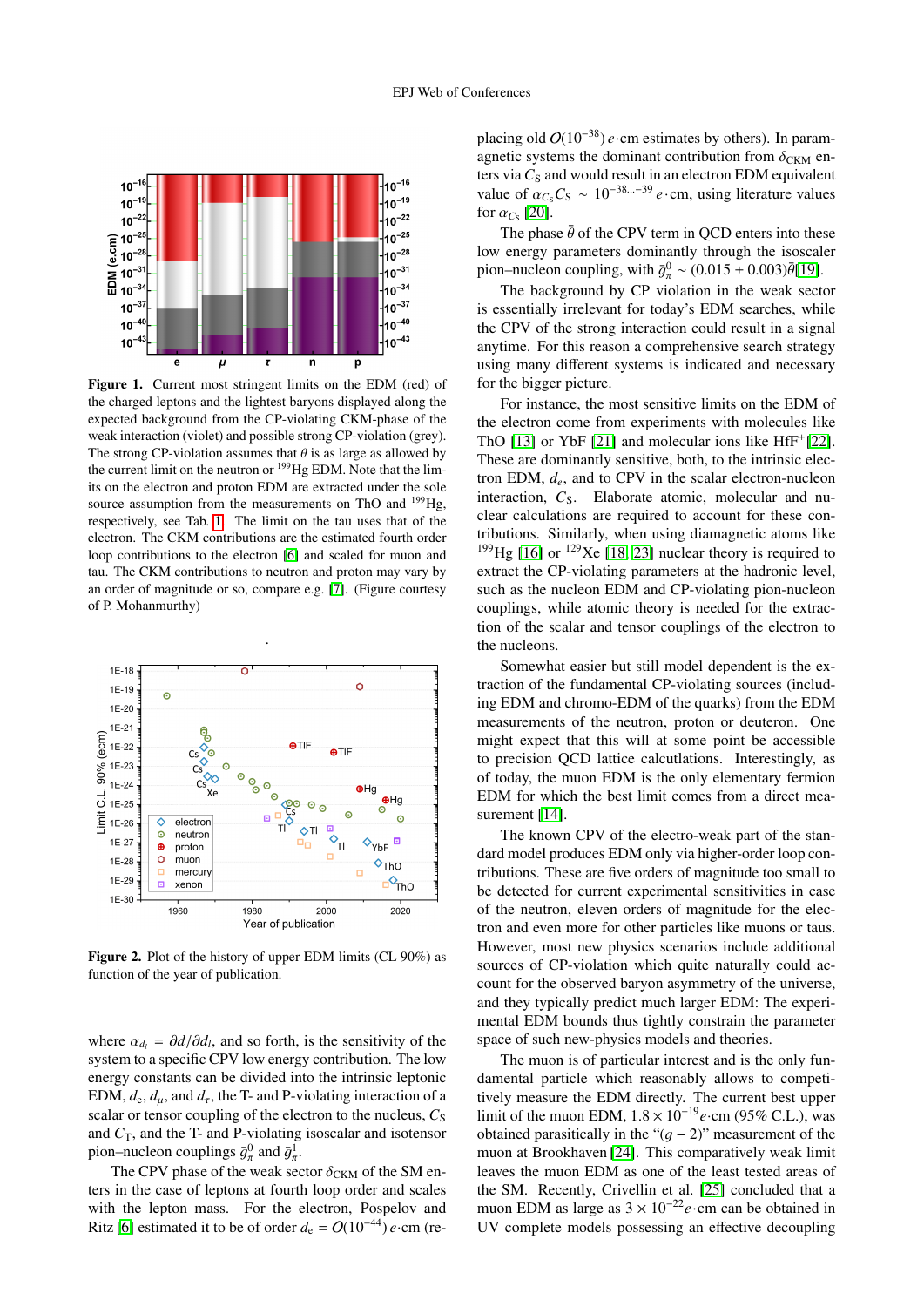of the muon and electron BSM sectors. Pruna [\[26\]](#page-5-19) studied leptonic CP violation in the Standard Model Effective Field Theory (SMEFT). Going beyond specific model predictions, he found that several flavor universality violating coefficients connected to the second generation are only (and rather weakly) constrained by the muon EDM.

As hadronic probes, like neutrons and nuclei, could have EDM induced by the  $\theta$ -term of QCD, EDM experiments on these systems can also be considered measurements of  $\theta$ , the only remaining parameter of the Standard Model of which only an upper bound exists. The fact that hadronic EDM have not been found so far limits  $\theta$  to be extremely, perhaps unnaturally small (of order  $10^{-10}$ ) which is termed the "strong CP-problem".

### **3 Experimental efforts**

An EDM of a fundamental particle with spin would lead to a level splitting in a strong electric field, see Fig. [3,](#page-2-0) similar as it is known for the magnetic field. This change in the energy level would in turn result in a change of the spin precession frequency. By taking the difference between two measurements of the Larmor frequency in configurations where the electric field is parallel  $(\omega^{\parallel})$  and anti-parallel  $(\omega^{\parallel})$  to the magnetic field we find that:  $(\omega^{\sharp})$  to the magnetic field we find that:

<span id="page-2-1"></span>
$$
\begin{array}{rcl}\n\hbar\omega^{\parallel} & = & 2\left|\mu_{\mathbf{n}} \cdot \mathbf{B}^{\parallel} + \mathbf{d}_{\mathbf{n}} \cdot \mathbf{E}^{\parallel}\right| \\
\hbar\omega^{\nparallel} & = & 2\left|\mu_{\mathbf{n}} \cdot \mathbf{B}^{\nparallel} - \mathbf{d}_{\mathbf{n}} \cdot \mathbf{E}^{\nparallel}\right| \\
d_{\mathbf{n}} & = & \frac{\hbar\left(\omega^{\parallel} - \omega^{\parallel}\right) - 2\mu_{\mathbf{n}}\left(\mathbf{B}^{\parallel} - \mathbf{B}^{\parallel}\right)}{2\left(\mathbf{E}^{\parallel} - \mathbf{E}^{\parallel}\right)}.\n\end{array} \tag{2}
$$

The instantaneous sensitivity of a measurement to an electric dipole moment is

$$
\sigma(d) \propto \frac{1}{PE\sqrt{N}T^{3/2}A},\tag{3}
$$

where *P* is the initial polarization, *E* the electric field strength,  $\dot{N}$  the number of detected final states per (coherent) measurement time *T*, and *A* the analysis power of the final state. In general the required measurements in equation [\(2\)](#page-2-1) are made in two adjacent volumes with opposite electric fields  $(E^{\parallel} = -E^{\parallel})$  inside the same magnetic field  $(B^{\parallel} - B^{\dagger} = 0)$ , or by measuring first one configuration then the other and changing the polarity of the electric field from  $E^{\parallel}$  to  $E^{\parallel} = -E^{\parallel}$  (or analogously with *B*) inbetween. In the first case it is of paramount importance to make sure that the two spatially separated measurements have the same magnetic field configuration (no or small magnetic-field gradients), while in the second case it is essential to make sure that the magnetic field is stable and/or precisely monitored in time. In addition to highest instantaneous sensitivity experimental techniques need to guarantee, that the variation of  $(B^{\parallel} - B^{\dagger})$  over *T* is much smaller  $\sigma(d)$ .

#### **3.1 Searches for hadronic EDM**

Searches using baryons and nuclei are particularly sensitive to CPV arising from the QCD  $\theta$ -term [\[27\]](#page-5-20).



<span id="page-2-0"></span>Figure 3. Relative level splitting due to the interaction of the electric dipole moment with an applied electric field. The cartoon illustrates the equivalence of a parity inversion with the inversion of the electric field. Parity inversion changes the Hamiltonian and eigenstates of the system manifesting parity violation.

While the current and previous limits on EDM of nuclei and the proton are inferred from measurements of diamagnetic atoms, direct limits exist for the neutron [\[17\]](#page-5-9) and the  $\Lambda$  hyperon [\[28\]](#page-5-21). Regarding the important plans to measure EDMs for heavy baryons, we refer to the contribution by Nicola Neri in these proceedings [].

The EDM of the neutron has been searched for in a long series of experiments. Experiments using neutron beams were abandoned in the 1970s when the systematic effect of a relativistic magnetic field  $B_{\text{rel}} = \zeta E v/c^2$ , where  $\zeta$  is the angle between magnetic and electric field, started  $\zeta$  is the angle between magnetic and electric field, started to dominate the sensitivity [\[29\]](#page-5-22). Although a new scheme for a competitive neutron beam EDM experiment has been proposed [\[30\]](#page-5-23), most of today's and next generation experiments use ultracold neutrons [\[31\]](#page-5-24). These are neutrons with velocities below about 6 m/s which are reflected by suitable material surfaces under all angles of incidence. This permits the construction of experiments, where neutrons are locked into a macroscopic storage chamber (volume tens of liters) and exposed to strong electric fields  $E \approx$ <sup>1</sup>.1 MV/m for times *<sup>T</sup>* up to 180 s [\[17\]](#page-5-9). Passive magnetic shields made of several layers of an alloy (i.e. mu-metal) with a high permeability  $\mu$  surround the neutron storage chamber to reduce magnetic field drifts during measurement. In the past, remaining magnetic field changes were canceled by taking a relative measurement. Either using a second adjacent precession chamber exposed to the same magnetic field but inverse electric field [\[32\]](#page-5-25) or by using <sup>199</sup>Hg as cohabiting magnetometer [\[33,](#page-5-26) [34\]](#page-5-27) within the same volume and taking the ratio of neutron to mercury Larmor frequency  $\mathcal{R} = f_n / f_{\text{Hg}}$ . Future experiments continue to rely on one of these concepts [\[35\]](#page-5-28) or to combine both [\[36,](#page-5-29) [37\]](#page-5-30). In addition all spectrometer designs for future measurements include dedicated local magnetic field sensors [\[38\]](#page-5-31) to control for systematic effects arising from magnetic field non-uniformities [\[39,](#page-5-32) [40\]](#page-5-33).

One requirement for using  $199$  Hg as cohabiting magnetometer in the neutron EDM search, is that any EDM effect of <sup>199</sup>Hg is much smaller than the statistical sen-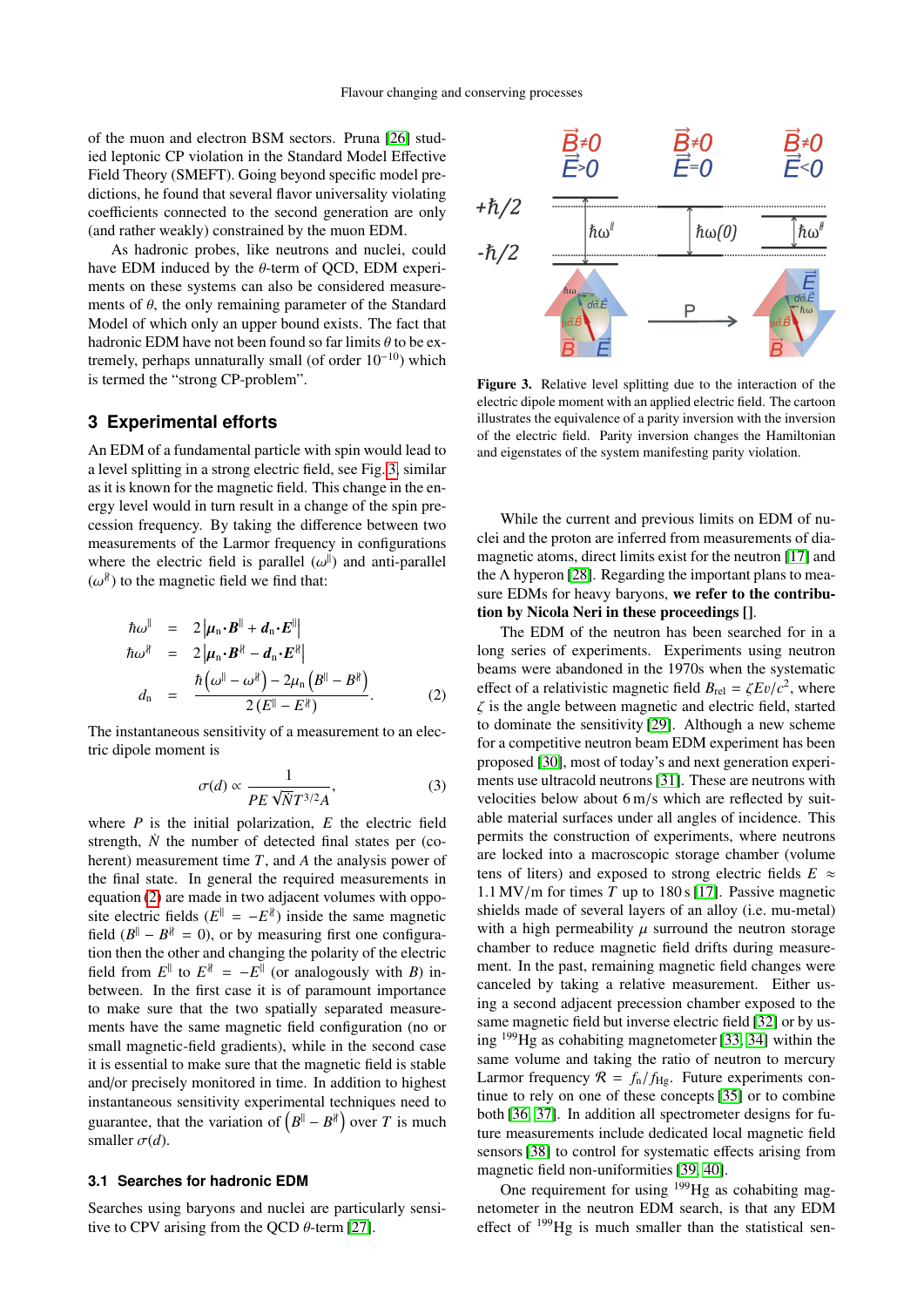sitivity of the neutron measurement. This was realized when in 1987 the first limit on the mercury EDM was published [\[41\]](#page-5-34) starting a long series of ever more stringent upper limits. The latest result of the EDM of <sup>199</sup>Hg published in 2016 is  $d_{\text{Hg}} = \left(-2.20 \pm 2.75_{\text{stat}} \pm 1.48_{\text{sys}}\right) \times 10^{-30} e \cdot \text{cm}$ , corresponding to an upper limit of  $|d_{\text{Hg}}| < 7.4 \times 10^{-30} e \cdot \text{cm}$  $(95\% \text{ C.L.})$  [\[16\]](#page-5-8). This limit on the <sup>199</sup>Hg atom is the most stringent of all experimental EDM limits.

The <sup>199</sup>Hg experimnent is essentially the prototype of all diamagnetic EDM searches. It used four cells filled with atomic vapor stacked vertically one upon each other. The two innermost were separated by a plate which was charged to high voltage providing an electric field identical in magnitude but opposite in sign. The outer two cells were kept at ground potential for all times, while the sign of the charged electrode was changed periodically. The atoms were first transversely polarized by optical pumping. Two probe periods, each 20 s long, at the beginning and end of a free precession time  $T = 170$  s in the dark were used to measure the Larmor frequency. In this way it was possible to reduce otherwise dominant systematic contributions due to noise, depolarisation by probe light, and probe light shifts.

Under the assumption that a possible EDM would be the consequence of only one single CPV source this measurement also yields the most stringent limits on the neutron  $|d_{\text{n}\leftarrow\text{Hg}}| < 1.6 \times 10^{-26}$  *e*·cm and proton EDM  $|d_{\text{p}\leftarrow\text{Hg}}| <$ 2 × 10<sup>-25</sup> *e* ⋅ cm (all C.L. 95%). As discussed earlier, this is a pragmatic approach but completely ignores the possibility of the presence of multiple CPV sources for which effects could even cancel. Model independent global analyses as, e.g., discussed in Refs. [\[19,](#page-5-11) [42\]](#page-5-35) give a broader view on CPV BSM parameter space going much beyond the "sole source" hypothesis. These approaches are consistent with effective field theory analyses of light systems, compare e.g. [\[26,](#page-5-19) [43\]](#page-5-36), the extension of which might eventually yield a complete picture. Nevertheless, while direct measurements of the neutron EDM continue and efforts for the proton and deuteron are being planned, the indirect access to these observables will become better in the future. Before the <sup>199</sup>Hg atom was taking the lead on limiting the proton EDM, the best constraint was coming from a thermal TlF beam experiment [\[44\]](#page-5-37). New efforts are underway in DeMille's group at Yale to improve the sensitivity to the proton EDM with the CeNTREX experiment using a cold beam and ultimately trapped TlF molecules.

The latest results from experiments using diamagentic atoms to search for an atomic EDM were reported in 2019 by F. Allmendiger *et al.* [\[23\]](#page-5-16)  $d_{Xe} = (-4.7 \pm 6.4) \times 10^{-28} e$  cm and N. Sachdeva *et al.* [\[18\]](#page-5-10)  $d_{Xe} = (1.4 \pm 6.6)_{stat} \pm 2.0_{sys} \times$ 10<sup>−</sup><sup>28</sup>*e* cm. These measurements improve the limits on the underlying CPV parameters  $g_{\pi}^{0,1}$  and  $\bar{\theta}$  by a factor two and  $C_{\pi}$  by a factor five  $C_T$  by a factor five.

In section [2](#page-0-1) we have already pointed out that the EDMs of paramagnetic atoms and molecules are mostly sensitive to  $d_e$  and  $C_s$ . However, the correlation of  $d_e$  and  $C_s$  is similar in paramagnetic systems. It has been pointed out in  $[42]$  that  $199$ Hg can be used to break the degeneracy. We show an update of that situation in Fig. [4](#page-3-0) assuming *d<sup>e</sup>*



<span id="page-3-0"></span>Figure 4. Fit of the current best results from the paramagnetic systems including <sup>199</sup>Hg in order to break degeneracy. The plot is an update of a similar one in [\[42\]](#page-5-35), using the latest results and relations of [\[20\]](#page-5-13). The colored bands denote the results from the different systems, the orange point is the best fit value with a 1 sigma confidence ellipse (white), while the data point with error bars indicates the latest result from the ACME collaboration [\[13\]](#page-5-5) on the eEDM assuming only the intrinsic electron EDM as CPV source.

and *C<sup>S</sup>* as the only sources for the EDMs of these systems. While this is not yet the ultimate analysis, it illustrates the power of using multiple systems.

#### **3.2 Leptonic EDM**

In passing we mention that EDMs of neutrinos have never been searched for in dedicated experiments. They have been analyzed as side products from other observations and experiments. We refer the reader to the review by Jungmann for more information [\[45\]](#page-5-38). Also, we are not going to delve deeply into the electron EDM experiments, some of which we mentioned already in section [1.](#page-0-2) The leading experimental efforts today use beams of paramagnetic molecules [\[13,](#page-5-5) [21\]](#page-5-14) or stored ions [\[22\]](#page-5-15). The great advantage of polar molecules is in the huge enhancement of the inner-molecular electric field to which the electron is exposed on average. Together with the enhancement factors typical for paramagnetic atoms unique sensitivity to the electron EDM is achieved. In addition to ThO, YbF, HfF, also BaF is being investigated [\[46\]](#page-5-39). One path forward, which is being actively pursued by almost all experimental collaborations, is to realize cryogenic beams to increase the interaction time and minimize systematic effects, and to eventually optically trap and cool the molecules. Another attempt is to go to heavier systems, involving deformed and even radioactive nuclei, e.g. RaF molecules [\[47\]](#page-5-40). Recently, also the idea to drastically im-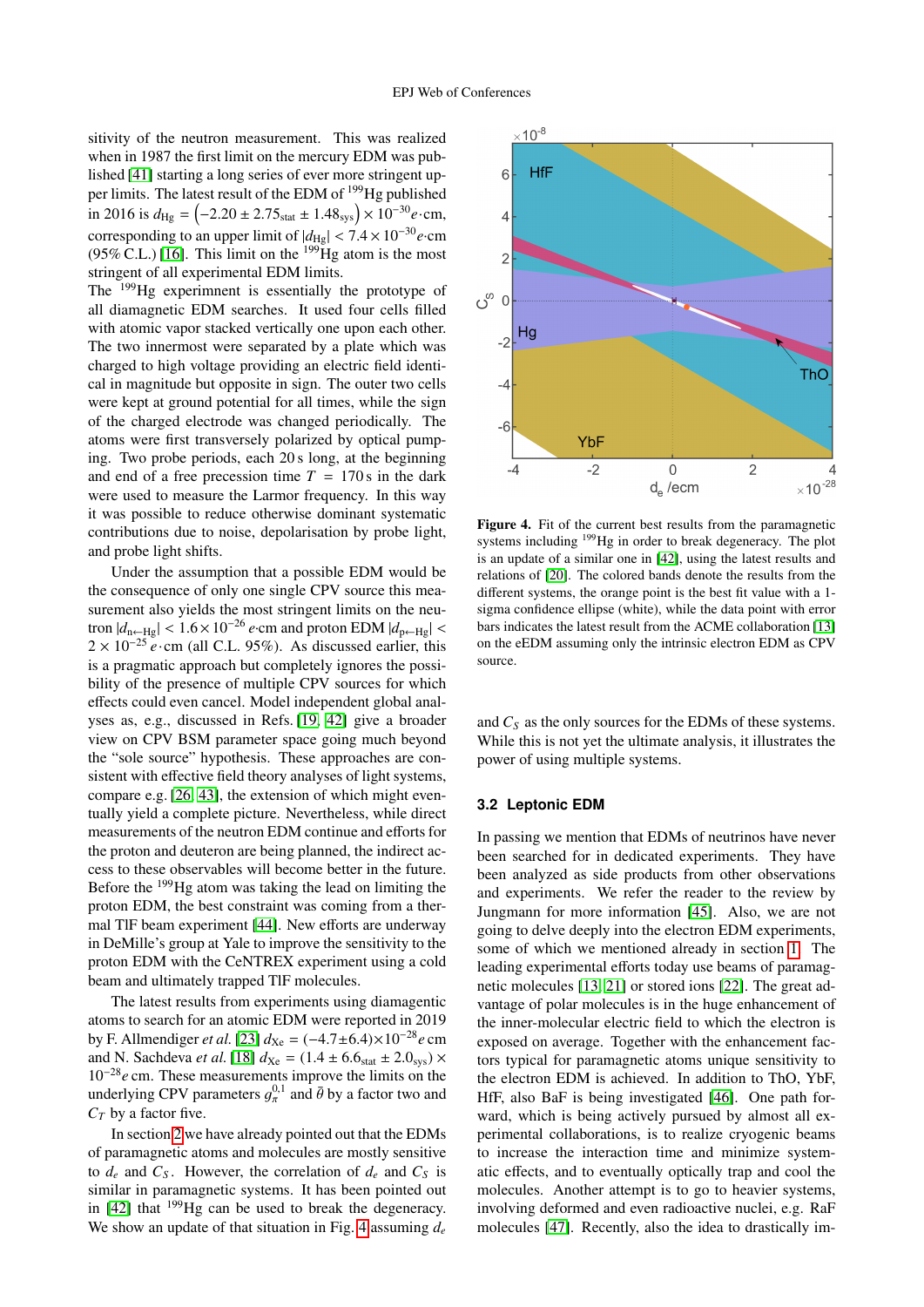prove the number of systems to be simultaneously probed by applying matrix isolation spectroscopy is being applied to polar molecules [\[48\]](#page-5-41).

Instead of the electron EDM efforts, we will rather look closer to the muon EDM. For convenience, we use a definition of the lepton electric dipole moment in analogy to the magnetic dipole moment ( $\vec{\mu} = gq\hbar\vec{\sigma}/4mc$ ) with

<span id="page-4-6"></span>
$$
\vec{d}_{\mu} = \eta \frac{q\hbar}{4mc} \vec{\sigma},\tag{4}
$$

where  $q$ ,  $m$ ,  $\vec{\sigma}$  are the elementary charge, mass, and spin of the lepton, and  $\eta$  encodes the interesting physics.

The muon is the only fundamental particle which reasonably allows to measure the EDM directly in a competitive way. The current best upper limit of the muon EDM, see Tab. [1,](#page-0-0) was obtained parasitically in the " $(g - 2)$ " measurement in a storage ring at Brookhaven [\[24\]](#page-5-17).

The spin precession  $\vec{\omega}$  of a muon in a storage ring with an electric field  $\vec{E}$  and magnetic field  $\vec{B}$  is given by:

<span id="page-4-5"></span>
$$
\vec{\omega} = \frac{q}{m} \left[ a\vec{B} - \left( a + \frac{1}{1 - \gamma^2} \right) \frac{\vec{\beta} \times \vec{E}}{c} \right] + \frac{q}{m} \frac{\eta}{2} \left( \vec{\beta} \times \vec{B} + \frac{\vec{E}}{c} \right),\tag{5}
$$

where  $a = (q - 2)/2$  is the anomalous magnetic mo-ment [\[24\]](#page-5-17) of the muon, and  $\gamma = 1/\sqrt{1-\beta^2}$ . The first<br>term of equation (5) is the anomalous precession  $\vec{\phi}$  the term of equation [\(5\)](#page-4-5), is the anomalous precession  $\vec{\omega}_a$ , the difference of the Larmor precession frequency and the cyclotron frequency, oriented parallel to the magnetic field. The second term is the precession  $\vec{\omega}_e$  due to an EDM coupling to the relativistic electric field of the muon moving in the magnetic field  $\vec{B}$ , with perpendicular orientation to  $\vec{B}$ .

A dedicated measurement employing the frozen spin technique [\[49\]](#page-5-42) can significantly increase the sensitivity compared to results obtained as byproduct of the  $(q - 2)$ measurements. This requires tuning the electric and magnetic field in equation [\(5\)](#page-4-5) such that the first term cancels:

$$
\left[a\vec{B} - \left(a + \frac{1}{1 - \gamma^2}\right)\frac{\vec{\beta} \times \vec{E}}{c}\right] = 0.
$$
 (6)

In this case with  $\eta = 0$ , for vanishing or a negligibly small  $\mu$ EDM, the spin exactly follows the momentum, and in the rest frame of the muon the spin is "frozen". Originally, this idea was proposed for J-PARC using a dedicated new, pulsed, high-momentum muon beam [\[50\]](#page-5-43) in 2009. However, it has been realized that several orders of magnitude improvement in sensitivity to the  $\mu$ EDM can be obtained already using existing low momentum muon beams and one muon at a time only [\[51\]](#page-5-44). The important insight was that for the frozen spin condition and  $a\beta^2$  $\gamma^2 \ll 1,$ 

$$
E \approx aB\beta\gamma^2,\tag{7}
$$

thus limiting useful muon momenta and *B* fields by reasonably achievable laboratory electric fields. Today, at PSI, a project based on the concept outlined in [\[51\]](#page-5-44) is gaining momentum. The experiment could use highly polarized muons, from pion backward decay in flight, with a momentum of 125 MeV/c, corresponding to a velocity of  $\beta c = 0.766c \approx 23$  cm/ns from the  $\mu$ E1 beamline at PSI and a storage ring made of a very uniform, weakly focusing dipole magnet with a field of  $\vec{B} = 1.5$  T. In the case of an EDM ( $\eta \neq 0$ ) the spin will start to precess out of the orbital plane building up a net vertical polarization. A tracking system with sufficient directional resolution around the storage ring will detect the decay positrons. The muon decay asymmetry  $\alpha$ , will lead to a build-up of an up-down asymmetry with time, as the polarization moves up or down, proportional to  $\eta$ , the EDM signal.

The experimental sensitivity is obtained by modifying equation  $(5)$  of Ref. [\[51\]](#page-5-44) by inserting equation  $(4)$ :

$$
\sigma(d_{\mu}) = \frac{\hbar \gamma a}{2PE \sqrt{N}\tau \alpha},
$$
\n(8)

\n*P*, the muon life time  $\tau = 2.2$  us and the

for a polarization *P*, the muon life time  $\tau = 2.2 \,\mu$ s and the number of detected positrons *N*. The PSI concent requires number of detected positrons *N*. The PSI concept requires a radial electric field of  $E = 1$  MV/m, resulting in a storage ring radius of  $r = 0.28$  m. With an average analyzing power of  $\bar{\alpha} = 0.3$ , an initial polarization of  $P = 0.9$ , and assuming  $N = T/(\gamma \tau) = 4 \times 10^{14}$  muons per year, where *T* is the effective measurement time in one calendar year, a statistical sensitivity of  $\sigma(d_u) = 5 \times 10^{-23} e \cdot$ cm is within reach.

We conclude this contribution by an update of the limit of the EDM of the tau lepton. Grozin, Khriplovich and Rudenko have shown in 2009 [\[15\]](#page-5-7) how loop contributions of heavier leptons generate an electron EDM. In turn, the limit on the EDM of the electron implies therefore limits for the EDMs of muon and tau. Reference [\[15\]](#page-5-7) used the 2009 eEDM limit to constrain the EDM of the tau. The same calculation results in a model independent indirect limit on the muon EDM of  $|d_{\mu}| < 0.9 \times 10^{-19} e$  cm [\[25\]](#page-5-18) which is slightly better than the current direct experimental limit. However, this should be considered a rough number only as there could be further contributions and in principle even cancellations. Therefore, we have used the direct limit in Tab. [1](#page-0-0) to be on the safe side. The situation is different for the tau for which the update with the latest electron EDM limit [\[13\]](#page-5-5) yields

$$
|d_{\tau}| < 1.6 \times 10^{-18} e \text{cm.}
$$
 (9)

This is a more stringent limit on the EDM of the tau by more than an order of magnitude compared to the one extracted from electron-positron collision data  $e + e^- \longrightarrow$ τ τ C.L.) following [\[52\]](#page-5-45) in using the real part of the result pre-<sup>+</sup> $\tau^-$  for which we calculate  $d_{\tau} < 3.4 \times 10^{-17}$ ecm (90%<sup>-17</sup>) following [52] in using the real part of the result presented in Ref. [\[53\]](#page-5-46).

### **References**

- <span id="page-4-0"></span>[1] E.M. Purcell, N.F. Ramsey, Phys. Rev. 78, 807 (1950)
- [2] L. Landau, Sov. Phys. JETP 5, 336 (1957)
- <span id="page-4-1"></span>[3] N.F. Ramsey, Phys. Rev. 109, 225 (1958)
- <span id="page-4-2"></span>[4] G. Lüders, Annals of Physics 2, 1 (1957)
- <span id="page-4-3"></span>[5] G. 't Hooft, Phys. Rev. Lett. **37**, 8 (1976)
- <span id="page-4-4"></span>[6] M. Pospelov, A. Ritz, Phys. Rev. D89, 056006 (2014)